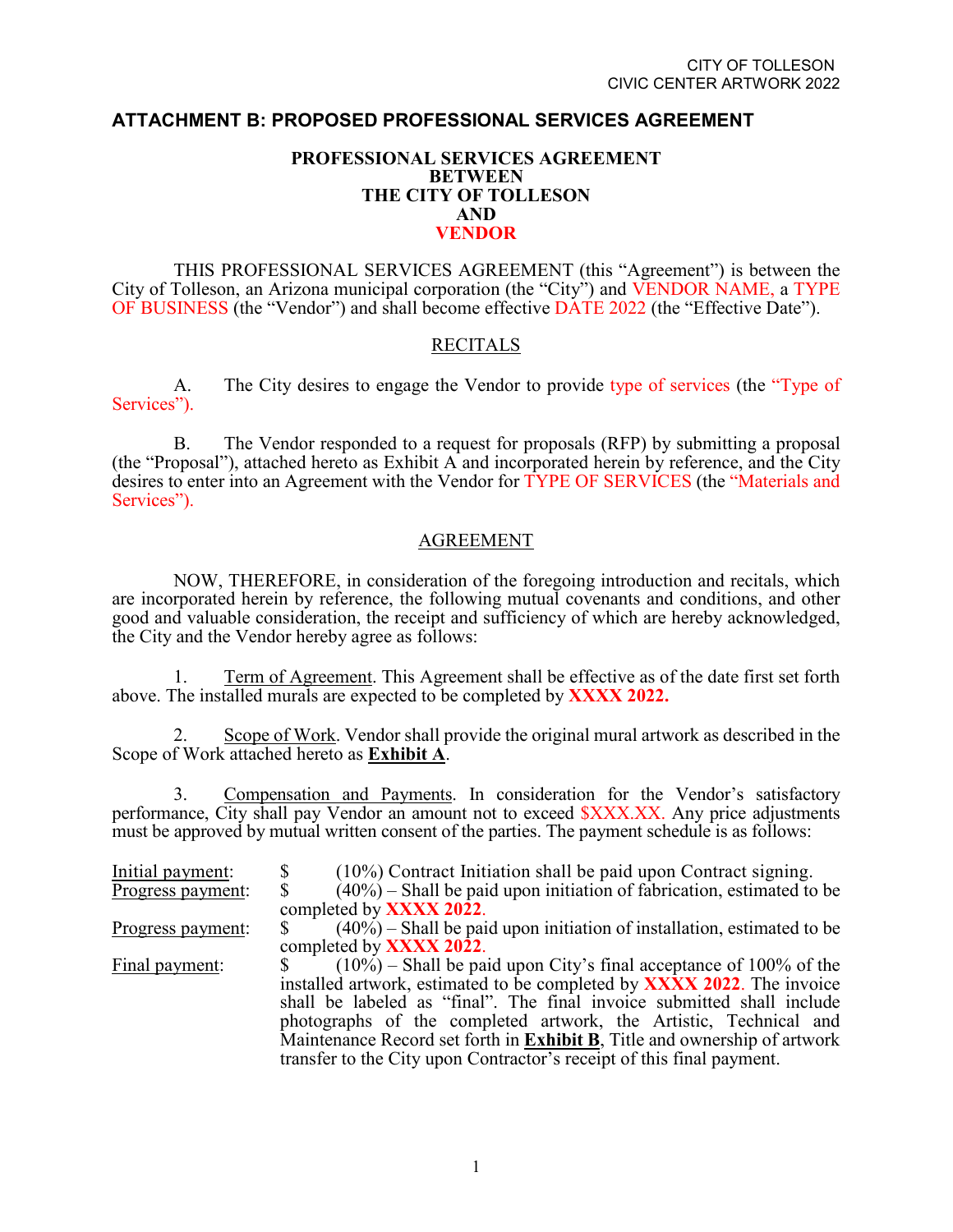4. Acceptance. All Pars and Services shall be subject to inspection and acceptance by the City at reasonable times during Vendor's performance. The Vendor shall provide and maintain a self-inspection system that is acceptable to the City.

5. Licenses; Materials. Vendor shall maintain in current status all federal, state and local licenses and permits required for the operation of the business conducted by the Vendor. The City has no obligation to provide Vendor, its employees or subcontractors any business registrations or licenses required to perform the specific services set forth in this Agreement. The City has no obligation to provide tools, equipment or material to Vendor.

6. Performance Warranty. Vendor warrants that the Part and Services provided will conform to the requirements of this Agreement and with the care and skill ordinarily used by members of the same profession practicing under similar circumstances at the same time and in the same locality.

7. Indemnification. To the fullest extent permitted by law, the Vendor shall indemnify, defend and hold harmless the City and each council member, officer, employee or agent thereof (the City and any such person being herein called an "Indemnified Party"), for, from and against any and all losses, claims, damages, liabilities, costs and expenses (including, but not limited to, reasonable attorneys' fees, court costs and the costs of appellate proceedings) to which any such Indemnified Party may become subject, under any theory of liability whatsoever ("Claims"), insofar as such Claims (or actions in respect thereof) relate to, arise out of, or are caused by or based upon the negligent acts, intentional misconduct, errors, mistakes or omissions, breach of contract, in connection with the work or services of the Vendor, its officers, employees, agents, or any tier of subcontractor in the performance of this Agreement. The amount and type of insurance coverage requirements set forth below will in no way be construed as limiting the scope of the indemnity in this Section.

- 8. Insurance.
	- 8.1 General.

A. Insurer Qualifications. Without limiting any obligations or liabilities of Vendor, Vendor shall purchase and maintain, at its own expense, hereinafter stipulated minimum insurance with insurance companies authorized to do business in the State of Arizona pursuant to ARIZ. REV. STAT. § 20-206, as amended, with an AM Best, Inc. rating of A- or above with policies and forms satisfactory to the City. Failure to maintain insurance as specified herein may result in termination of this Agreement at the City's option.

B. No Representation of Coverage Adequacy. By requiring insurance herein, the City does not represent that coverage and limits will be adequate to protect Vendor. The City reserves the right to review any and all of the insurance policies and/or endorsements cited in this Agreement but has no obligation to do so. Failure to demand such evidence of full compliance with the insurance requirements set forth in this Agreement or failure to identify any insurance deficiency shall not relieve Vendor from, nor be construed or deemed a waiver of, its obligation to maintain the required insurance at all times during the performance of this Agreement.

C. Additional Insured. All insurance coverage, except Workers' Compensation insurance and Professional Liability insurance, if applicable, shall name, to the fullest extent permitted by law for claims arising out of the performance of this Agreement, the City, its agents, representatives, officers,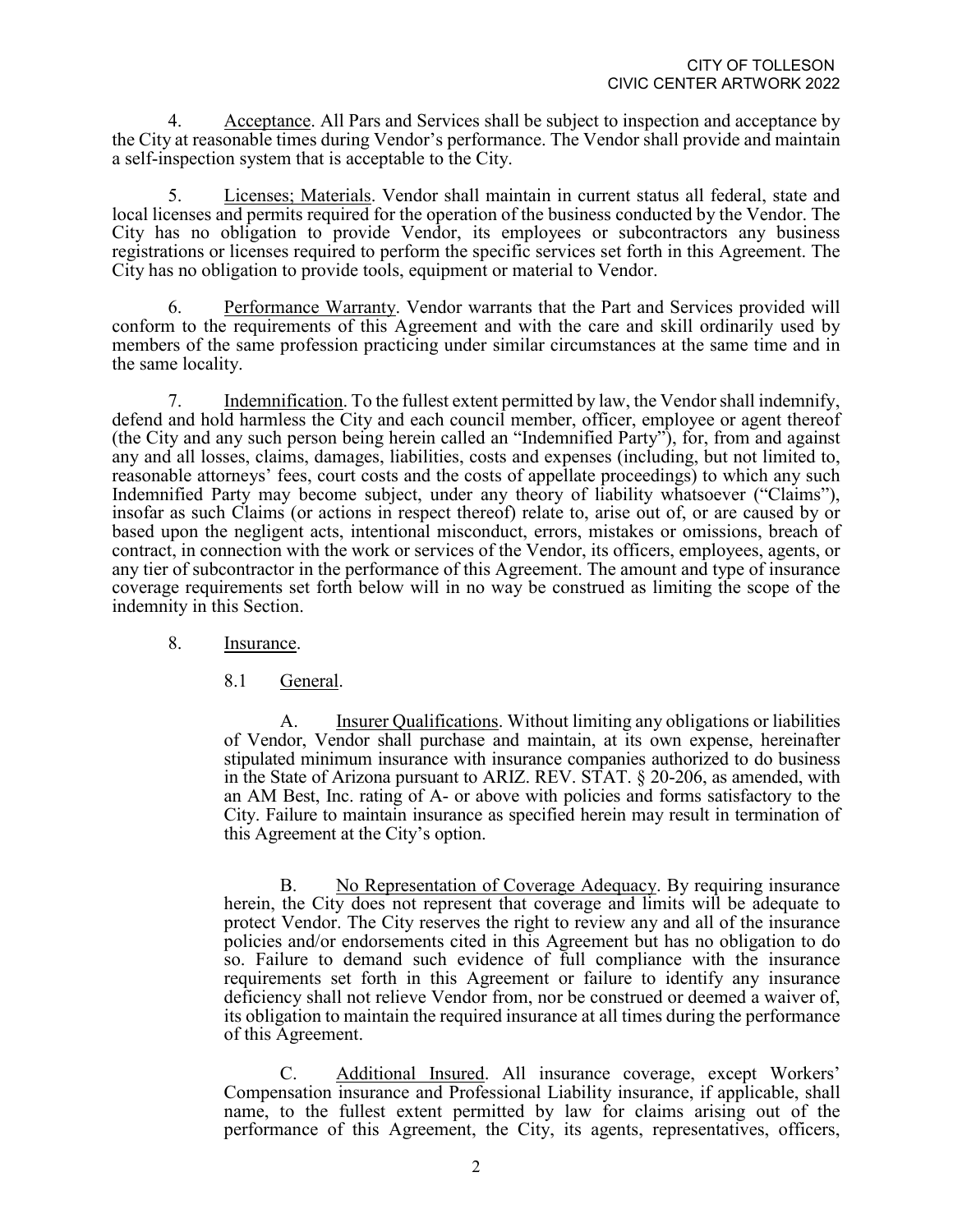directors, officials and employees as Additional Insured as specified under the respective coverage sections of this Agreement.

D. Coverage Term. All insurance required herein shall be maintained in full force and effect until all work or services required to be performed under the terms of this Agreement are satisfactorily performed, completed and formally accepted by the City, unless specified otherwise in this Agreement.

E. Primary Insurance. Vendor's insurance shall be primary insurance with respect to performance of this Agreement and in the protection of the City as an Additional Insured.

F. Claims Made. In the event any insurance policies required by this Agreement are written on a "claims made" basis, coverage shall extend, either by keeping coverage in force or purchasing an extended reporting option, for three years past completion and acceptance of the services. Such continuing coverage shall be evidenced by submission of annual Certificates of Insurance citing applicable coverage is in force and contains the provisions as required herein for the three-year period.

G. Waiver. All policies, except for Professional Liability, including Workers' Compensation insurance, shall contain a waiver of rights of recovery (subrogation) against the City, its agents, representatives, officials, officers and employees for any claims arising out of the work or services of Vendor. Vendor shall arrange to have such subrogation waivers incorporated into each policy via formal written endorsement thereto.

H. Policy Deductibles and/or Self-Insured Retentions. The policies set forth in these requirements may provide coverage that contains deductibles or self- insured retention amounts. Such deductibles or self-insured retention shall not be applicable with respect to the policy limits provided to the City. Vendor shall be solely responsible for any such deductible or self-insured retention amount.

Use of Subcontractors. If any work under this Agreement is subcontracted in any way, Vendor shall execute written agreements with its subcontractors containing the indemnification provisions set forth in this Agreement and insurance requirements set forth herein protecting the City and Vendor. Vendor shall be responsible for executing any agreements with its subcontractors and obtaining certificates of insurance verifying the insurance requirements.

J. Evidence of Insurance. Prior to commencing any work or services under this Agreement, Vendor will provide the City with suitable evidence of insurance in the form of certificates of insurance and a copy of the declaration page(s) of the insurance policies as required by this Agreement, issued by Vendor's insurance insurer(s) as evidence that policies are placed with acceptable insurers as specified herein and provide the required coverages, conditions and limits of coverage specified in this Agreement and that such coverage and provisions are in full force and effect. Confidential information such as the policy premium may be redacted from the declaration page(s) of each insurance policy, provided that such redactions do not alter any of the information required by this Agreement. The City shall reasonably rely upon the certificates of insurance and declaration page(s) of the insurance policies as evidence of coverage, but such acceptance and reliance shall not waive or alter in any way the insurance requirements or obligations of this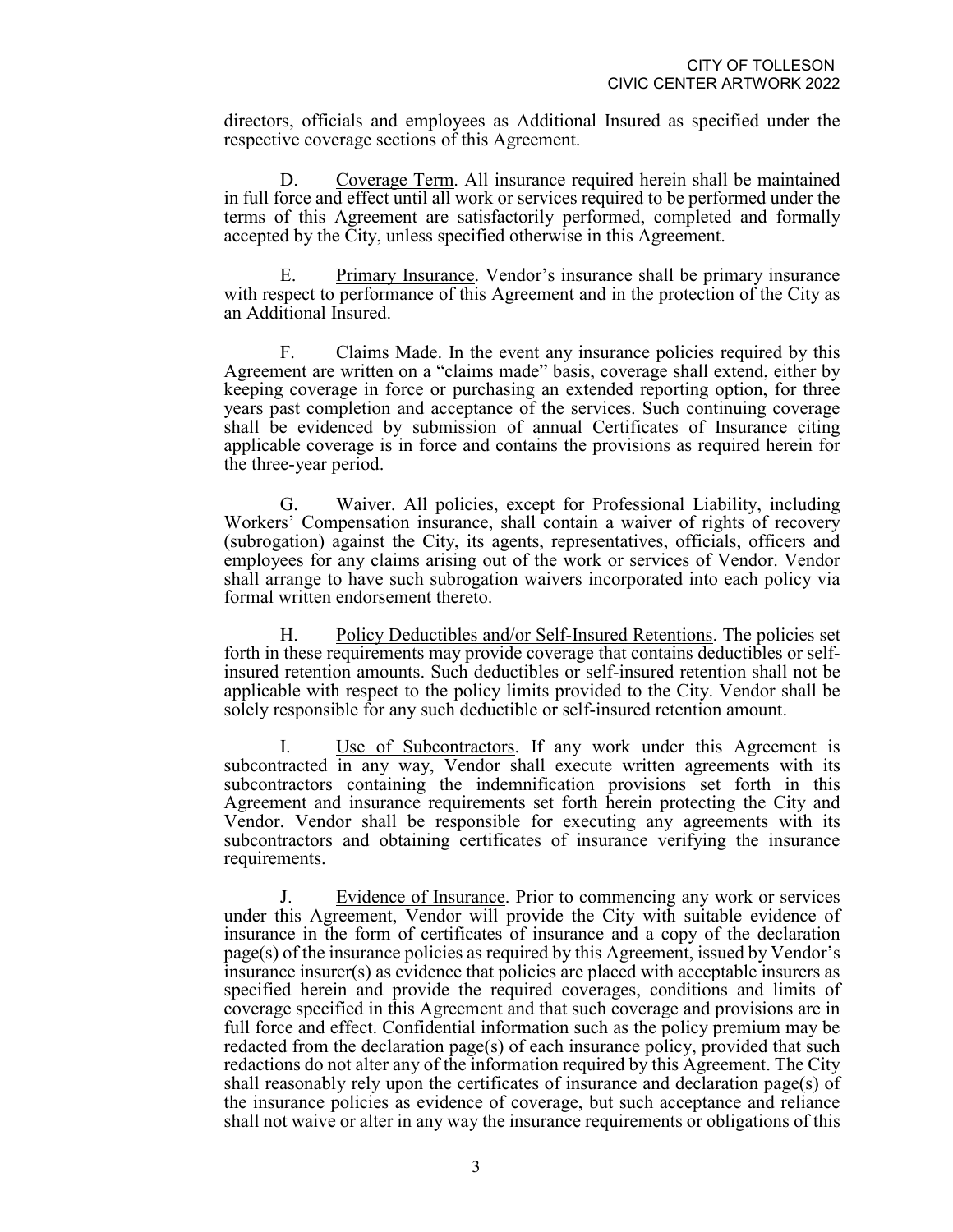Agreement. If any of the policies required by this Agreement expire during the life of this Agreement, it shall be Vendor's responsibility to forward renewal certificates and declaration page(s) to the City 30 days prior to the expiration date. All certificates of insurance and declarations required by this Agreement shall be identified by referencing the RFP number and title or this Agreement. A \$25.00 administrative fee shall be assessed for all certificates or declarations received without the appropriate RFP number and title or a reference to this Agreement, as applicable. Additionally, certificates of insurance and declaration page(s) of the insurance policies submitted without referencing the appropriate RFP number and title or a reference to this Agreement, as applicable, will be subject to rejection and may be returned or discarded. Certificates of insurance and declaration page(s) shall specifically include the following provisions:

(1) The City, its agents, representatives, officers, directors, officials and employees are Additional Insureds as follows:

> (a) Commercial General Liability – Under Insurance Services Office, Inc., ("ISO") Form CG 20 10 03 97 or equivalent.

> (b) Auto Liability – Under ISO Form CA 20 48 or equivalent.

> (c) Excess Liability – Follow Form to underlying insurance.

(2) Vendor's insurance shall be primary insurance with respect to performance of this Agreement.

(3) All policies, except for Professional Liability, including Workers' Compensation, waive rights of recovery (subrogation) against City, its agents, representatives, officers, officials and employees for any claims arising out of work or services performed by Vendor under this Agreement.

(4) ACORD certificate of insurance form 25 (2014/01) is preferred. If ACORD certificate of insurance form 25 (2001/08) is used, the phrases in the cancellation provision "endeavor to" and "but failure to mail such notice shall impose no obligation or liability of any kind upon the company, its agents or representatives" shall be deleted. Certificate forms other than ACORD form shall have similar restrictive language deleted.

#### 8.2 Required Insurance Coverage.

A. Commercial General Liability. Vendor shall maintain "occurrence" form Commercial General Liability insurance with an unimpaired limit of not less than \$1,000,000 for each occurrence, \$2,000,000 Products and Completed Operations Annual Aggregate and a \$2,000,000 General Aggregate Limit. The policy shall cover liability arising from premises, operations, independent contractors, products-completed operations, personal injury and advertising injury. Coverage under the policy will be at least as broad as ISO policy form CG 00 010 93 or equivalent thereof, including but not limited to, separation of insured's clause. To the fullest extent allowed by law, for claims arising out of the performance of this Agreement, the City, its agents, representatives, officers,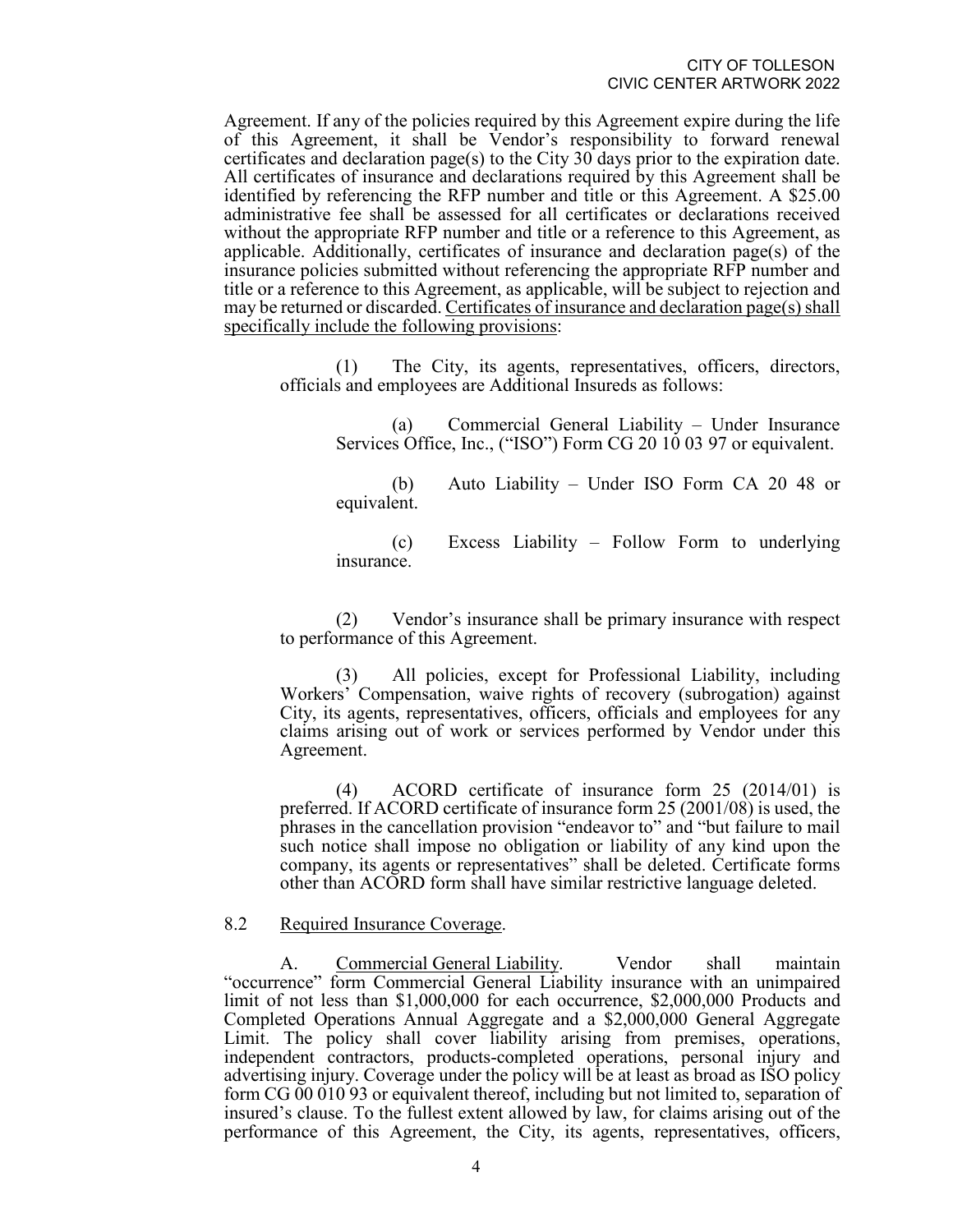officials and employees shall be cited as an Additional Insured under ISO, Commercial General Liability Additional Insured Endorsement form CG 20 10 03 97, or equivalent, which shall read "Who is an Insured (Section II) is amended to include as an insured the person or organization shown in the Schedule, but only with respect to liability arising out of "your work" for that insured by or for you." If any Excess insurance is utilized to fulfill the requirements of this subsection, such Excess insurance shall be "follow form" equal or broader in coverage scope than underlying insurance.

B. Vehicle Liability. Vendor shall maintain Business Automobile Liability insurance with a limit of \$1,000,000 each occurrence on Vendor's owned, hired and non-owned vehicles assigned to or used in the performance of the Vendor's work or services under this Agreement. Coverage will be at least as broad as ISO coverage code "1" "any auto" policy form CA 00 01 12 93 or equivalent thereof. To the fullest extent allowed by law, for claims arising out of the performance of this Agreement, the City, its agents, representatives, officers, directors, officials and employees shall be cited as an Additional Insured under ISO Business Auto policy Designated Insured Endorsement form CA 20 48 or equivalent. If any Excess insurance is utilized to fulfill the requirements of this subsection, such Excess insurance shall be "follow form" equal or broader in coverage scope than underlying insurance.

C. Professional Liability. If this Agreement is the subject of any professional services or work, or if the Vendor engages in any professional services or work in any way related to performing the work under this Agreement, the Vendor shall maintain Professional Liability insurance covering negligent errors and omissions arising out of the Services performed by the Vendor, or anyone employed by the Vendor, or anyone for whose negligent acts, mistakes, errors and omissions the Vendor is legally liable, with an unimpaired liability insurance limit of \$2,000,000 each claim and \$2,000,000 annual aggregate.

D. Workers' Compensation Insurance. Vendor shall maintain Workers' Compensation insurance to cover obligations imposed by federal and state statutes having jurisdiction over Vendor's employees engaged in the performance of work or services under this Agreement and shall also maintain Employers Liability Insurance of not less than \$500,000 for each accident, \$500,000 disease for each employee and \$1,000,000 disease policy limit.

8.3 Cancellation and Expiration Notice. Insurance required herein shall not expire, be canceled, or be materially changed without 30 days' prior written notice to the City.

#### 9. Termination; Cancellation.

9.1 Notice and Correction of Deficiencies. If at any time the City determines that the artwork design, fabrication, or installation does not conform to the approved final design or this Agreement, the City reserves the right to notify the Contractor in writing of the deficiencies and that the City intends to withhold the next payment within 30 days of the determination, and the City may issue a stop work order. Contractor will have 30 days to cure the City's objections and will notify the City in writing of completion of the cure. If Contractor disputes the City's determination, within 15 days of Contractor's receipt of City's notice, Contractor shall notify the City in writing. In such event, the City shall make reasonable efforts to resolve the dispute however, final determination as to whether Contractor has complied with the terms of this Agreement will remain with the City.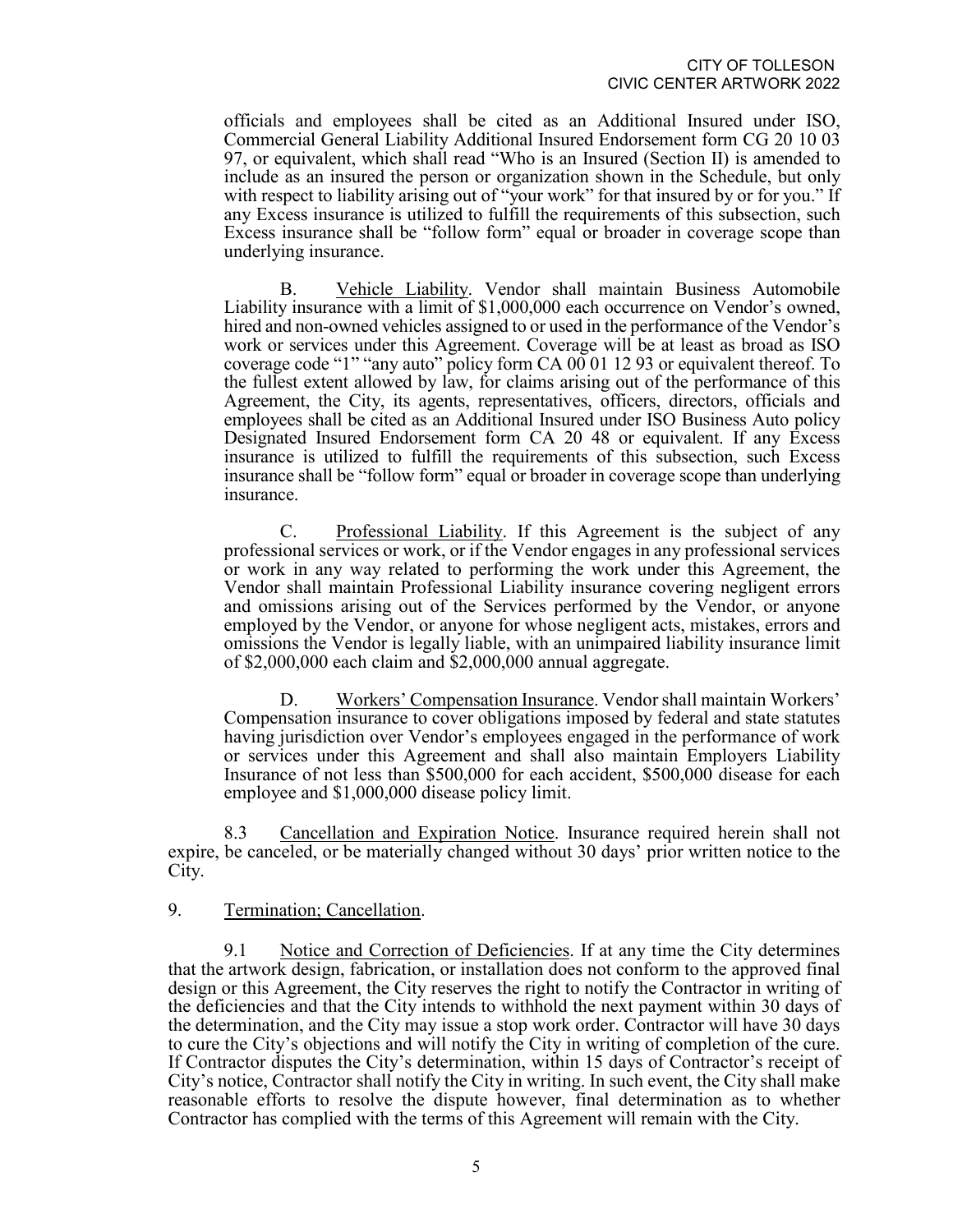9.2 For City's Convenience. This Agreement is for the convenience of the City and, as such, may be terminated without cause after receipt by Vendor of written notice by the City. Upon termination for convenience, Vendor shall be paid for all undisputed services performed to the termination date.

9.3 For Cause. If either party fails to perform any obligation pursuant to this Agreement and such party fails to cure its nonperformance within 30 days after notice of nonperformance is given by the non-defaulting party, such party will be in default. In the event of such default, the non-defaulting party may terminate this Agreement immediately for cause and will have all remedies that are available to it at law or in equity including, without limitation, the remedy of specific performance. If the nature of the defaulting party's nonperformance is such that it cannot reasonably be cured within 30 days, then the defaulting party will have such additional periods of time as may be reasonably necessary under the circumstances, provided the defaulting party immediately (A) provides written notice to the non-defaulting party and (B) commences to cure its nonperformance and thereafter diligently continues to completion the cure of its nonperformance. In no event shall any such cure period exceed 90 days. In the event of such termination for cause, payment shall be made by the City to the Vendor for the undisputed portion of its fee due as of the termination date.

9.4 Due to Work Stoppage. This Agreement may be terminated by the City upon 30 days' written notice to Vendor in the event that the Services are permanently abandoned. In the event of such termination due to work stoppage, payment shall be made by the City to the Vendor for the undisputed portion of its fee due as of the termination date.

9.5 Conflict of Interest. This Agreement is subject to the provisions of ARIZ. REV. STAT. § 38-511. The City may cancel this Agreement without penalty or further obligations by the City or any of its departments or agencies if any person significantly involved in initiating, negotiating, securing, drafting or creating this Agreement on behalf of the City or any of its departments or agencies is, at any time while this Agreement or any extension of this Agreement is in effect, an employee of any other party to this Agreement in any capacity or a Vendor to any other party of this Agreement with respect to the subject matter of this Agreement.

9.6 Gratuities. The City may, by written notice to the Vendor, cancel this Agreement if it is found by the City that gratuities, in the form of economic opportunity, future employment, entertainment, gifts or otherwise, were offered or given by the Vendor or any agent or representative of the Vendor to any officer, agent or employee of the City for the purpose of securing this Agreement. In the event this Agreement is canceled by the City pursuant to this provision, the City shall be entitled, in addition to any other rights and remedies, to recover and withhold from the Vendor an amount equal to 150% of the gratuity.

9.7 Agreement Subject to Appropriation. This Agreement is subject to the provisions of ARIZ. CONST. ART. IX, § 5 and ARIZ. REV. STAT. § 42-17106. The provisions of this Agreement for payment of funds by the City shall be effective when funds are appropriated for purposes of this Agreement and are actually available for payment. The City shall be the sole judge and authority in determining the availability of funds under this Agreement and the City shall keep the Vendor fully informed as to the availability of funds for this Agreement. The obligation of the City to make any payment pursuant to this Agreement is a current expense of the City, payable exclusively from such annual appropriations, and is not a general obligation or indebtedness of the City. If the City Council fails to appropriate money sufficient to pay the amounts as set forth in this Agreement during any immediately succeeding fiscal year, this Agreement shall terminate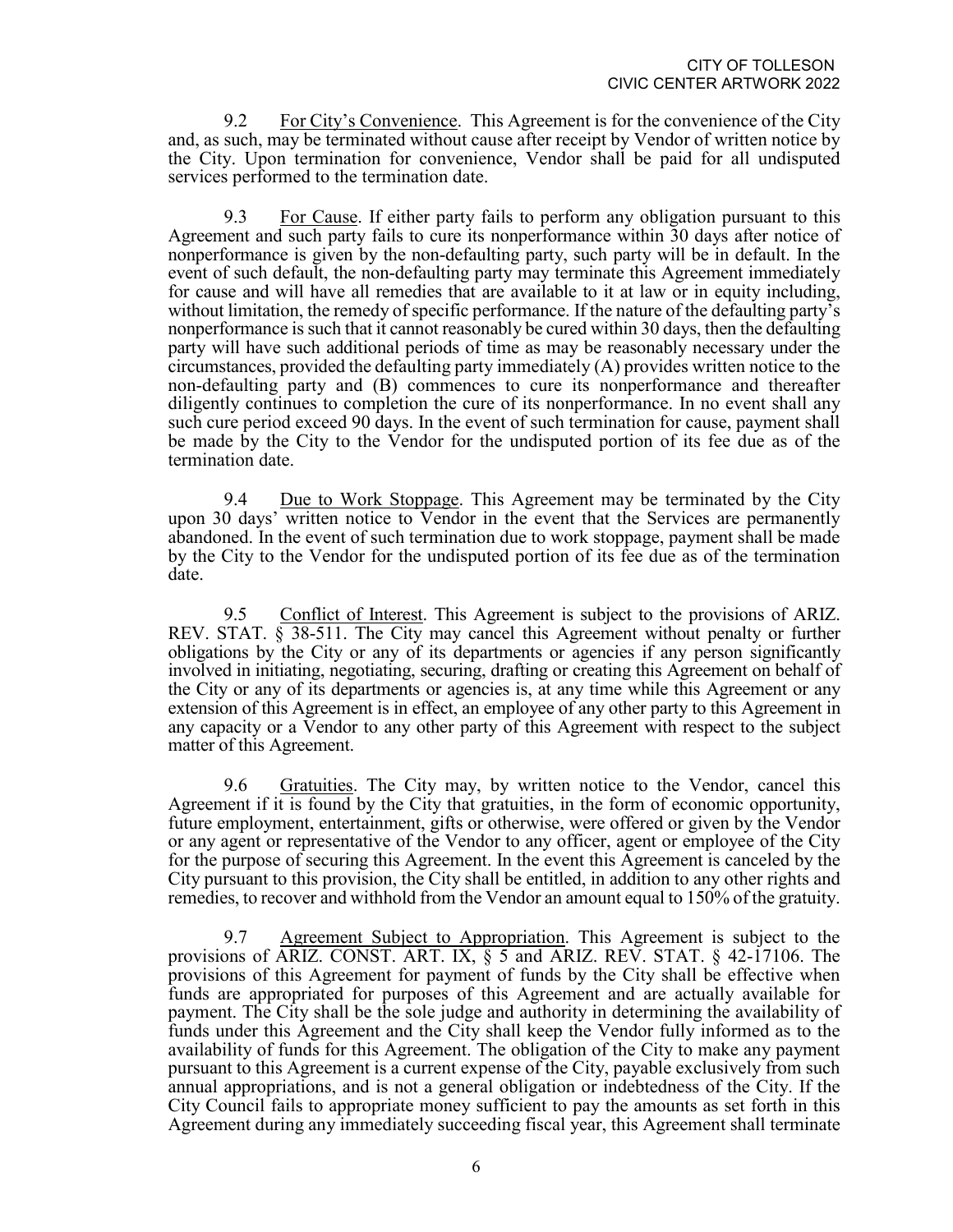at the end of then-current fiscal year and the City and the Vendor shall be relieved of any subsequent obligation under this Agreement.

# 10. Miscellaneous.

10.1 Independent Contractor. It is clearly understood that each party will act in its individual capacity and not as an agent, employee, partner, joint venturer, or associate of the other. An employee or agent of one party shall not be deemed or construed to be the employee or agent of the other for any purpose whatsoever. The Vendor acknowledges and agrees that the Services provided under this Agreement are being provided as an independent contractor, not as an employee or agent of the City. Vendor, its employees and subcontractors are not entitled to workers' compensation benefits from the City. The City does not have the authority to supervise or control the actual work of Vendor, its employees or subcontractors. The Vendor, and not the City, shall determine the time of its performance of the services provided under this Agreement so long as Vendor meets the requirements as agreed in Section 2 above. Vendor is neither prohibited from entering into other contracts nor prohibited from practicing its profession elsewhere. City and Vendor do not intend to nor will they combine business operations under this Agreement.

10.2 Applicable Law; Venue. This Agreement shall be governed by the laws of the State of Arizona and suit pertaining to this Agreement may be brought only in courts in Maricopa County, Arizona.

10.3 Laws and Regulations. Vendor shall keep fully informed and shall at all times during the performance of its duties under this Agreement ensure that it and any person for whom the Vendor is responsible abides by, and remains in compliance with, all rules, regulations, ordinances, statutes or laws affecting the Services, including, but not limited to, the following: (A) existing and future City and County ordinances and regulations; (B) existing and future State and Federal laws; and (C) existing and future Occupational Safety and Health Administration standards.

10.4 Amendments. This Agreement may be modified only by a written amendment signed by persons duly authorized to enter into contracts on behalf of the City and the Vendor.

10.5 Provisions Required by Law. Each and every provision of law and any clause required by law to be in this Agreement will be read and enforced as though it were included herein and, if through mistake or otherwise any such provision is not inserted, or is not correctly inserted, then upon the application of either party, this Agreement will promptly be physically amended to make such insertion or correction.

10.6 Severability. The provisions of this Agreement are severable to the extent that any provision or application held to be invalid by a Court of competent jurisdiction shall not affect any other provision or application of this Agreement which may remain in effect without the invalid provision or application.

10.7 Entire Agreement; Interpretation; Parol Evidence. This Agreement represents the entire agreement of the parties with respect to its subject matter, and all previous agreements, whether oral or written, entered into prior to this Agreement are hereby revoked and superseded by this Agreement. No representations, warranties, inducements or oral agreements have been made by any of the parties except as expressly set forth herein, or in any other contemporaneous written agreement executed for the purposes of carrying out the provisions of this Agreement. This Agreement shall be construed and interpreted according to its plain meaning, and no presumption shall be deemed to apply in favor of, or against the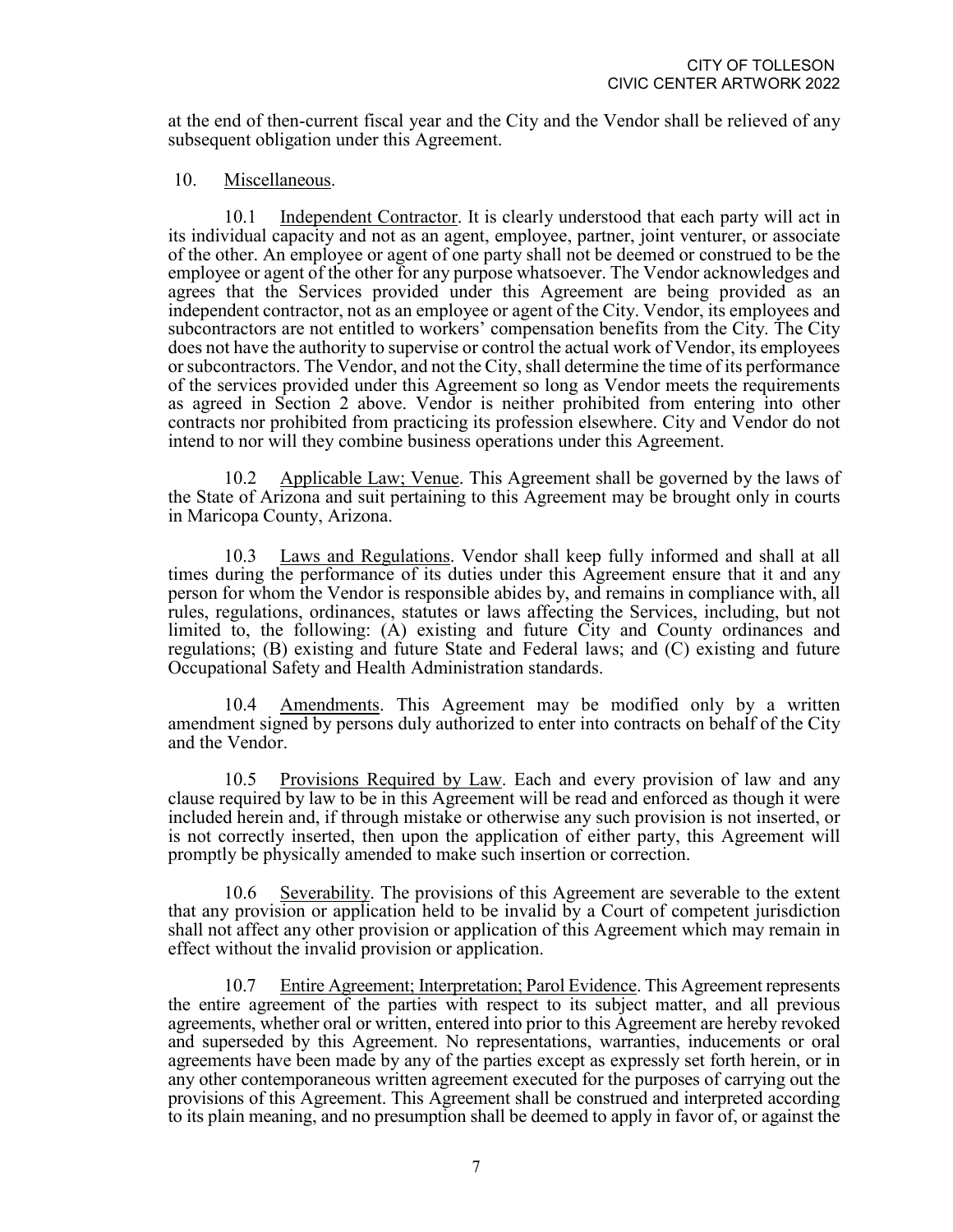party drafting this Agreement. The parties acknowledge and agree that each has had the opportunity to seek and utilize legal counsel in the drafting of, review of, and entry into this Agreement.

10.8 Assignment; Delegation. No right or interest in this Agreement shall be assigned or delegated by Vendor. Vendor was selected for unique artistic skills and this Agreement is not assignable.

10.9 Subcontracts. No subcontract shall be entered into by the Vendor with any other party to furnish any of the material or services specified herein without the prior written approval of the City. The Vendor is responsible for performance under this Agreement whether or not subcontractors are used. Failure to pay subcontractors in a timely manner pursuant to any subcontract shall be a material breach of this Agreement by Vendor.

10.10 Rights and Remedies. No provision in this Agreement shall be construed, expressly or by implication, as waiver by the City of any existing or future right and/or remedy available by law in the event of any claim of default or breach of this Agreement. The failure of the City to insist upon the strict performance of any term or condition of this Agreement or to exercise or delay the exercise of any right or remedy provided in this Agreement, or by law, or the City's acceptance of and payment for services, shall not release the Vendor from any responsibilities or obligations imposed by this Agreement or by law, and shall not be deemed a waiver of any right of the City to insist upon the strict performance of this Agreement.

10.11 Attorneys' Fees. In the event either party brings any action for any relief, declaratory or otherwise, arising out of this Agreement or on account of any breach or default hereof, the prevailing party shall be entitled to receive from the other party reasonable attorneys' fees and reasonable costs and expenses, determined by the court sitting without a jury, which shall be deemed to have accrued on the commencement of such action and shall be enforced whether or not such action is prosecuted through judgment.

10.12 Liens. All materials or services shall be free of all liens and, if the City requests, a formal release of all liens shall be delivered to the City.

10.13 Offset.

A. Offset for Damages. In addition to all other remedies at law or equity, the City may offset from any money due to the Vendor any amounts Vendor owes to the City for damages resulting from breach or deficiencies in performance or breach of any obligation under this Agreement.

B. Offset for Delinquent Fees or Taxes. The City may offset from any money due to the Vendor any amounts Vendor owes to the City for delinquent fees, transaction privilege taxes and property taxes, including any interest or penalties.

10.14 Notices and Requests. Any notice or other communication required or permitted to be given under this Agreement shall be in writing and shall be deemed to have been duly given if (A) delivered to the party at the address set forth below, (B) deposited in the U.S. Mail, registered or certified, return receipt requested, to the address set forth below or (C) given to a recognized and reputable overnight delivery service, to the address set forth below: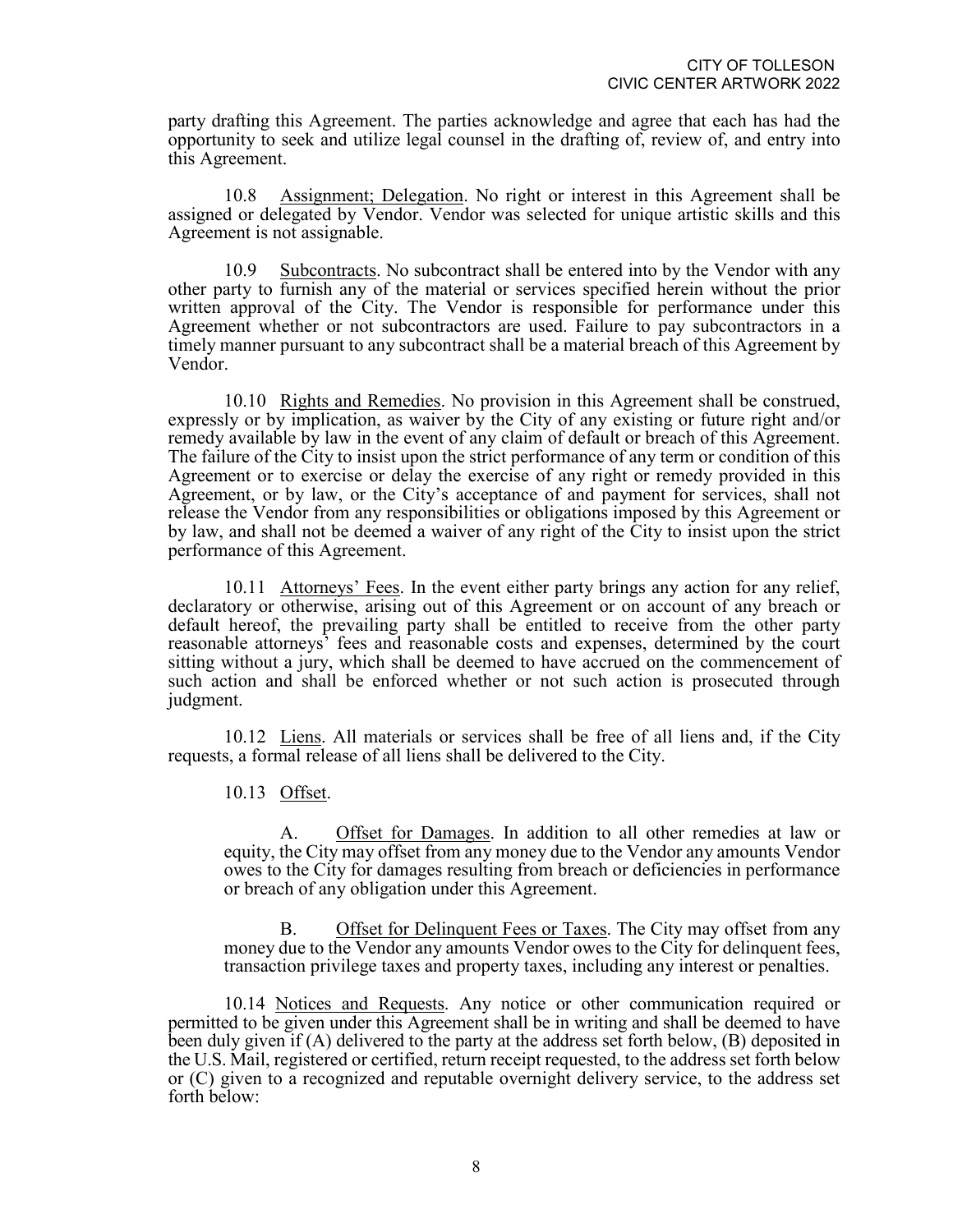| If to the City: | City of Tolleson<br>9555 West Van Buren Street<br>Tolleson, Arizona 85353<br>Attn: Crystal Zamora, City Clerk                |
|-----------------|------------------------------------------------------------------------------------------------------------------------------|
| With copy to:   | Pierce Coleman PLLC<br>7730 East Greenway Road, Suite 105<br>Scottsdale, Arizona 85260<br>Attn: Justin Pierce, City Attorney |
| If to Vendor:   | <b>VENDOR</b><br><b>ADDRESS</b><br>Attn·                                                                                     |

or at such other address, and to the attention of such other person or officer, as any party may designate in writing by notice duly given pursuant to this subsection. Notices shall be deemed received (A) when delivered to the party, (B) three business days after being placed in the U.S. Mail, properly addressed, with sufficient postage or (C) the following business day after being given to a recognized overnight delivery service, with the person giving the notice paying all required charges and instructing the delivery service to deliver on the following business day. If a copy of a notice is also given to a party's counsel or other recipient, the provisions above governing the date on which a notice is deemed to have been received by a party shall mean and refer to the date on which the party, and not its counsel or other recipient to which a copy of the notice may be sent, is deemed to have received the notice.

10.15 Confidentiality of Records. The Vendor shall establish and maintain procedures and controls that are acceptable to the City for the purpose of ensuring that information contained in its records or obtained from the City or from others in carrying out its obligations under this Agreement shall not be used or disclosed by it, its agents, officers, or employees, except as required to perform Vendor's duties under this Agreement. Persons requesting such information should be referred to the City. Vendor also agrees that any information pertaining to individual persons shall not be divulged other than to employees or officers of Vendor as needed for the performance of duties under this Agreement.

10.16 Records and Audit Rights. To ensure that the Vendor and its subcontractors are complying with the warranty under subsection 13.17 below, Vendor's and its subcontractor's books, records, correspondence, accounting procedures and practices, and any other supporting evidence relating to this Agreement, including the papers of any Vendor and its subcontractors' employees who perform any work or services pursuant to this Agreement (all of the foregoing hereinafter referred to as "Records"), shall be open to inspection and subject to audit and/or reproduction during normal working hours by the City, to the extent necessary to adequately permit (A) evaluation and verification of any invoices, payments or claims based on Vendor's and its subcontractors' actual costs (including direct and indirect costs and overhead allocations) incurred, or units expended directly in the performance of work under this Agreement and (B) evaluation of the Vendor's and its subcontractors' compliance with the Arizona employer sanctions laws referenced in subsection 13.17 below. To the extent necessary for the City to audit Records as set forth in this subsection, Vendor and its subcontractors hereby waive any rights to keep such Records confidential. For the purpose of evaluating or verifying such actual or claimed costs or units expended, the City shall have access to said Records, even if located at its subcontractors' facilities, from the effective date of this Agreement for the duration of the work and until three years after the date of final payment by the City to Vendor pursuant to this Agreement. Vendor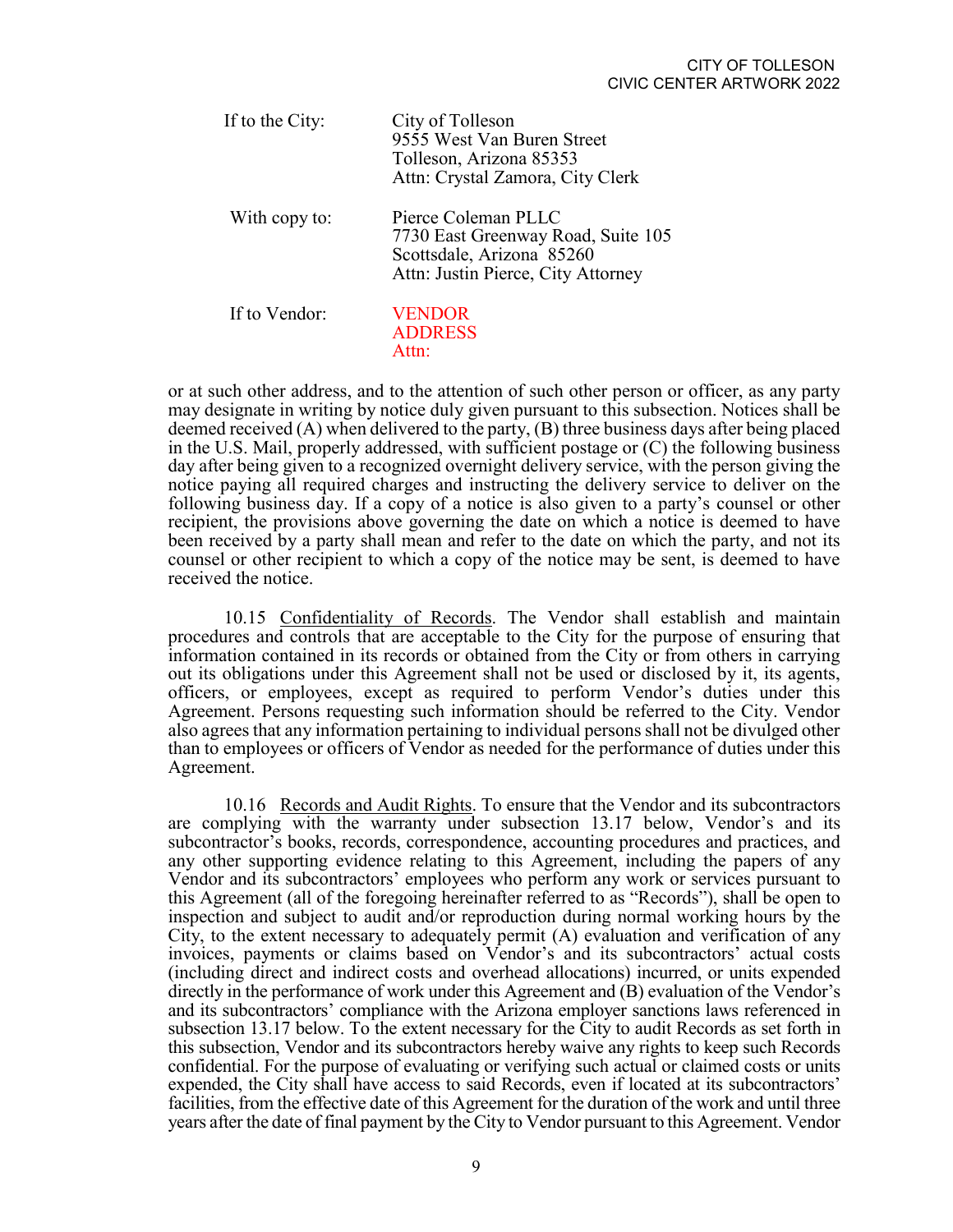and its subcontractors shall provide the City with adequate and appropriate workspace so that the City can conduct audits in compliance with the provisions of this subsection. The City shall give Vendor or its subcontractors reasonable advance notice of intended audits. Vendor shall require its subcontractors to comply with the provisions of this subsection by insertion of the requirements hereof in any subcontract pursuant to this Agreement.

10.17 E-verify Requirements. To the extent applicable under ARIZ. REV. STAT. § 41-4401, the Vendor and its subcontractors warrant compliance with all federal immigration laws and regulations that relate to their employees and their compliance with the E-verify requirements under ARIZ. REV. STAT. § 23-214(A). Vendor's or its subcontractors' failure to comply with such warranty shall be deemed a material breach of this Agreement and may result in the termination of this Agreement by the City.

10.18 Israel. Vendor certifies that it is not currently engaged in, and agrees for the duration of this Agreement that it will not engage in a "boycott" of goods and services from Israel, as that term is defined in Ariz. Rev. Stat. § 35-393.

10.19 Relationship of the Parties. It is clearly understood that each party will act in its individual capacity and not as an agent, employee, partner, joint venturer, or associate of the other. An employee or agent of one party shall not be deemed or construed to be the employee or agent of the other for any purpose whatsoever. The Vendor is advised that taxes or Social Security payments will not be withheld from any City payments issued hereunder and Vendor agrees to be fully and solely responsible for the payment of such taxes or any other tax applicable to this Agreement.

10.20 Conflicting Terms. In the event of any inconsistency, conflict or ambiguity among the terms of this Agreement, the Proposal, any City-approved invoices, and the RFP, the documents shall govern in the order listed herein.

10.21 Non-Exclusive Contract. This Agreement is entered into with the understanding and agreement that it is for the sole convenience of the City. The City reserves the right to obtain like goods and services from another source when necessary.

# [SIGNATURES ON FOLLOWING PAGES]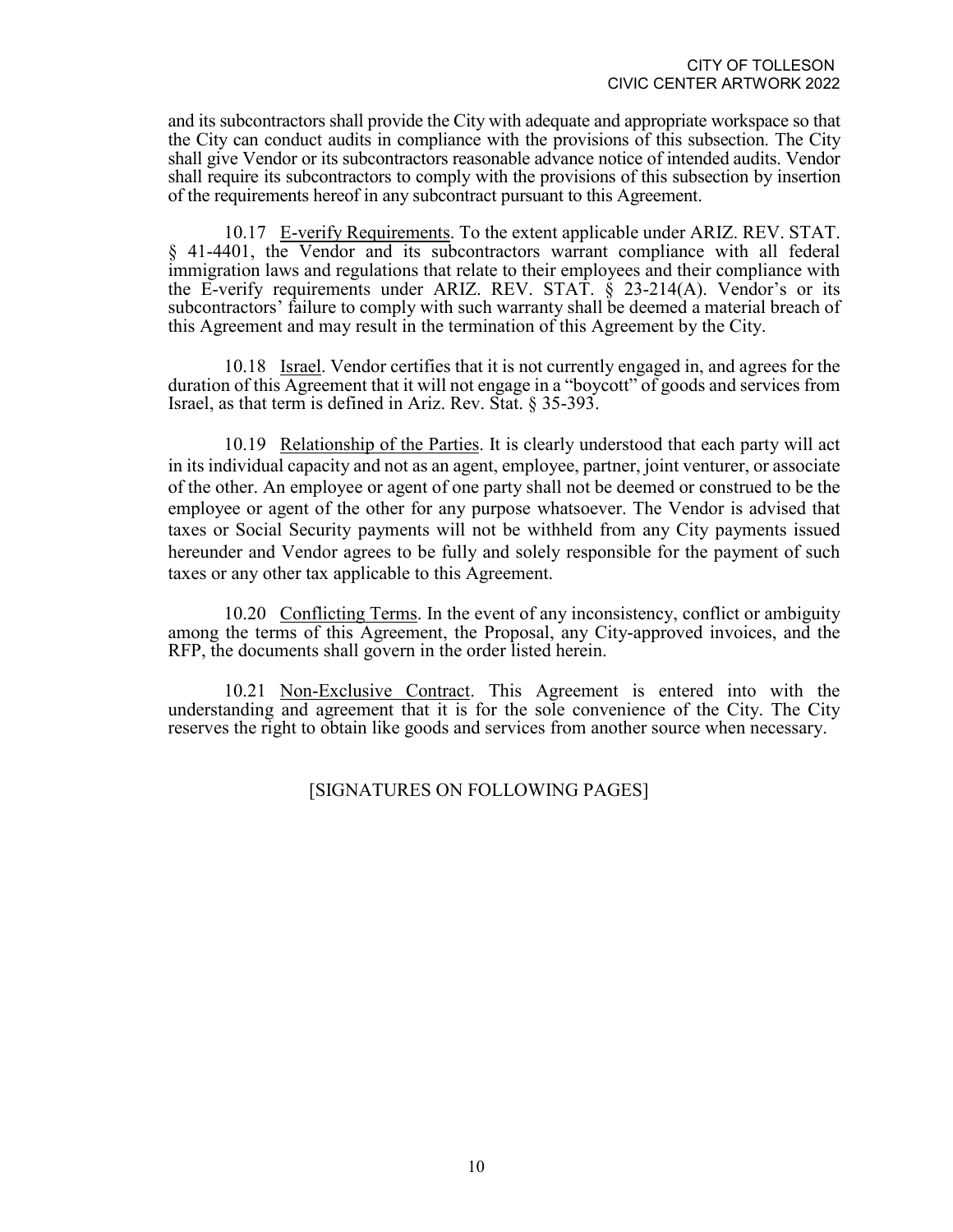IN WITNESS WHEREOF, the parties hereto have executed this Agreement as of the Effective Date.

"**City**"

CITY OF TOLLESON, an Arizona municipal corporation

Reyes Medrano, Jr., City Manager

ATTEST:

Crystal Zamora, City Clerk

APPROVED AS TO FORM:

Justin S. Pierce, City Attorney

"**Vendor**"

, a corporation

By:

Name: Name and Allen and Allen and Allen and Allen and Allen and Allen and Allen and Allen and Allen and Allen and Allen and Allen and Allen and Allen and Allen and Allen and Allen and Allen and Allen and Allen and Allen a

Title: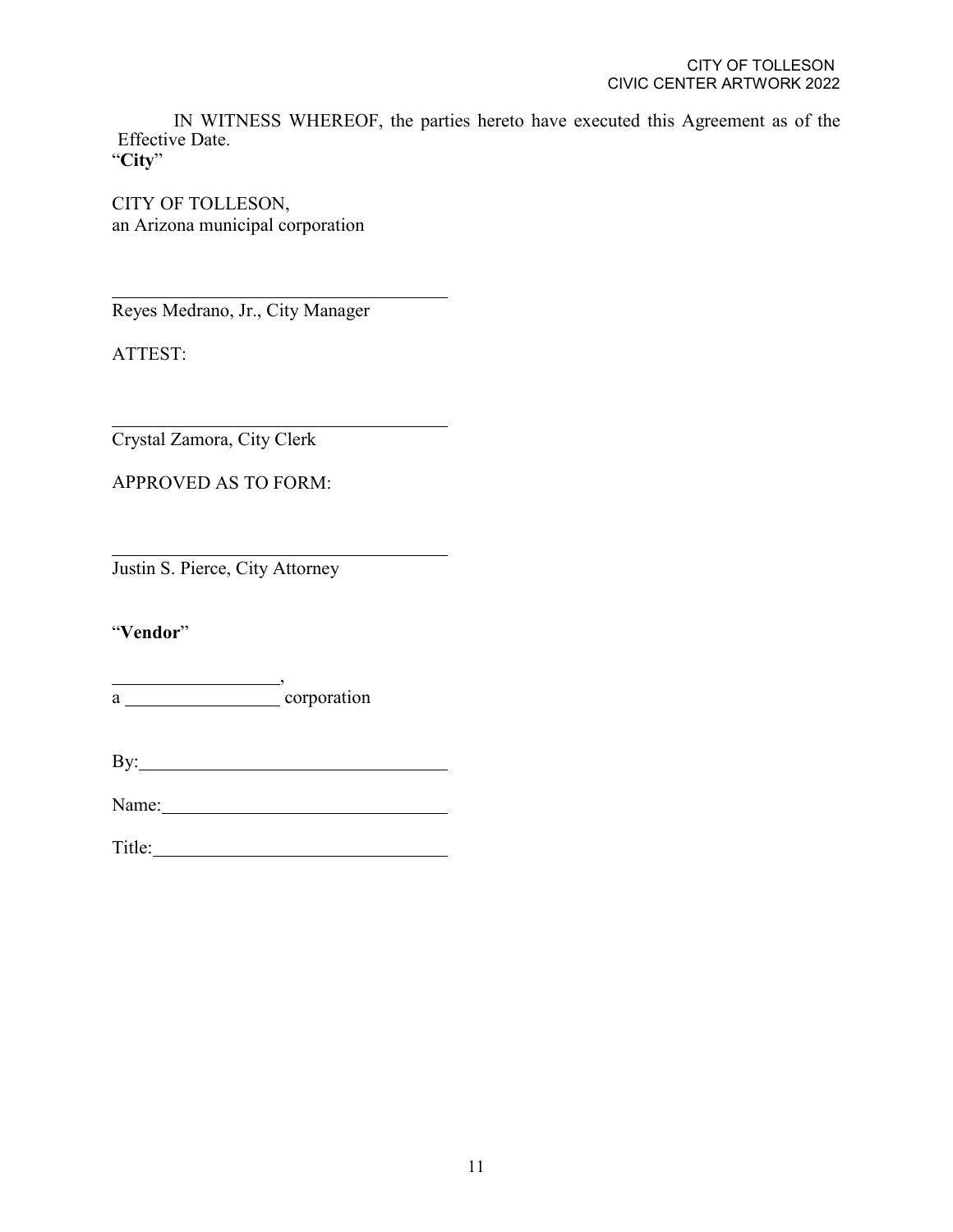# EXHIBIT A SCOPE OF WORK BETWEEN THE CITY OF TOLLESON AND VENDOR

See following pages.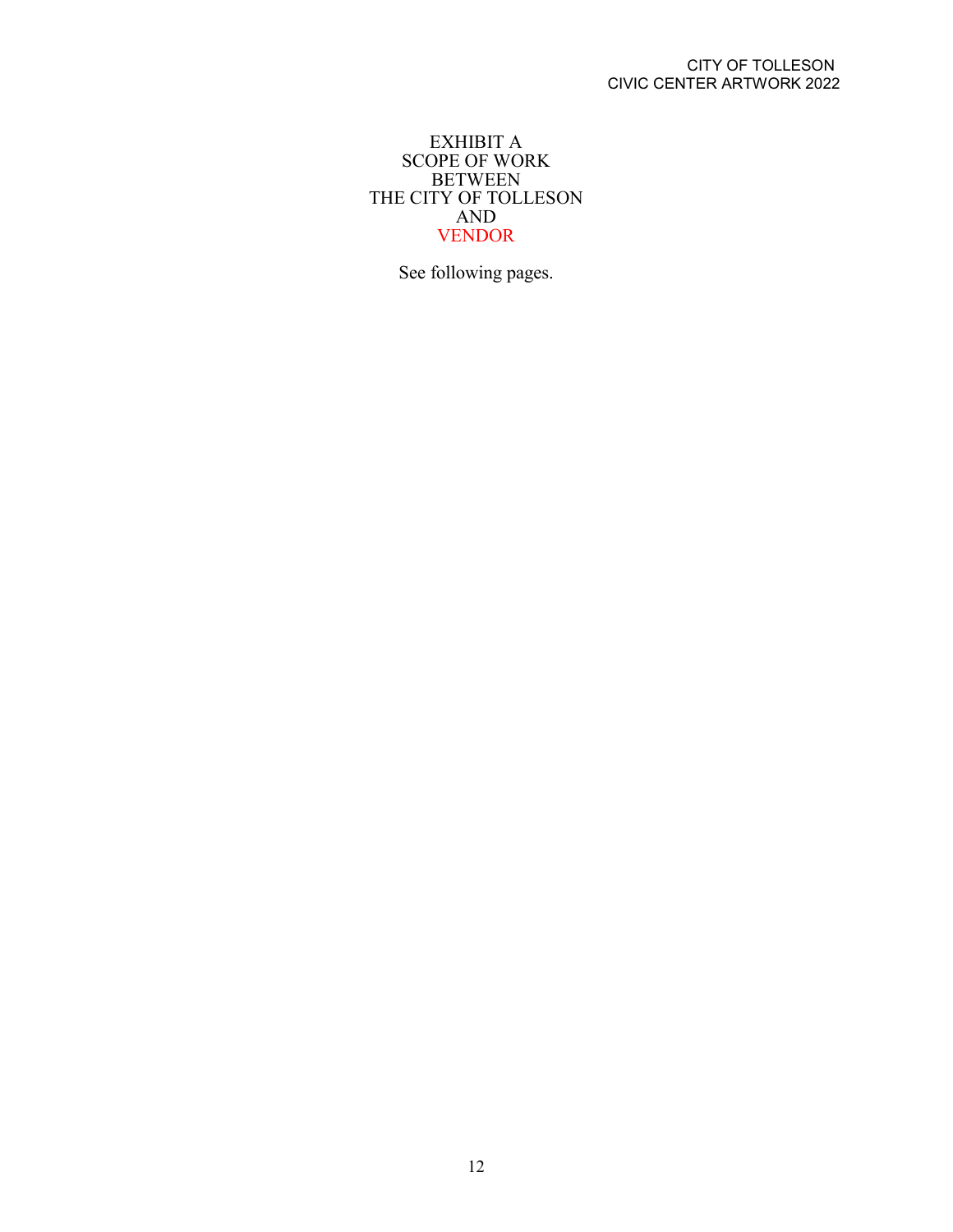## EXHIBIT B ARTISTIC, TECHNICAL AND MAINTENANCE RECORD BETWEEN THE CITY OF TOLLESON AND VENDOR

(To be submitted with final invoice)

- 1. General Information Artist Title of artwork Location General description of artwork
- 2. Artist's Statement about artwork to be used for publicity of the artwork.
- 3. Artwork Information in depth information for overall artwork and for each individual element.

Medium and Description of Materials (include materials thickness, welding rod alloy or joint material, casting alloy, wax body, glass or fiber type)

Special Methods Utilized in Execution of artwork (welding or joint method, technique or construction method – attach fabrication drawings)

Material Finish (glaze, paint color and type, sanding grit, tool pattern, patina, surface sealer)

Installation Method(s) (foundation installation structure, bolt/pin size, grout)

Placement of artwork (cautions regarding sunlight, heat, etc)

- 4. Vendors/Parts/Storage include supplier's name, address and phone number, description for all components of artwork; attach copies of manufacturer specifications whenever possible.
- 5. Regular Maintenance Schedule include cleaning agents and recommended cleaning procedure, yearly maintenance schedule for the entire artwork and recommended procedure to check any electrical or mechanical parts that are integrated in this work.
- 6. Special Considerations and/or Additional Pertinent Information
- 7. Plaque Text

Artist's Name

Title of artwork, Year Completed